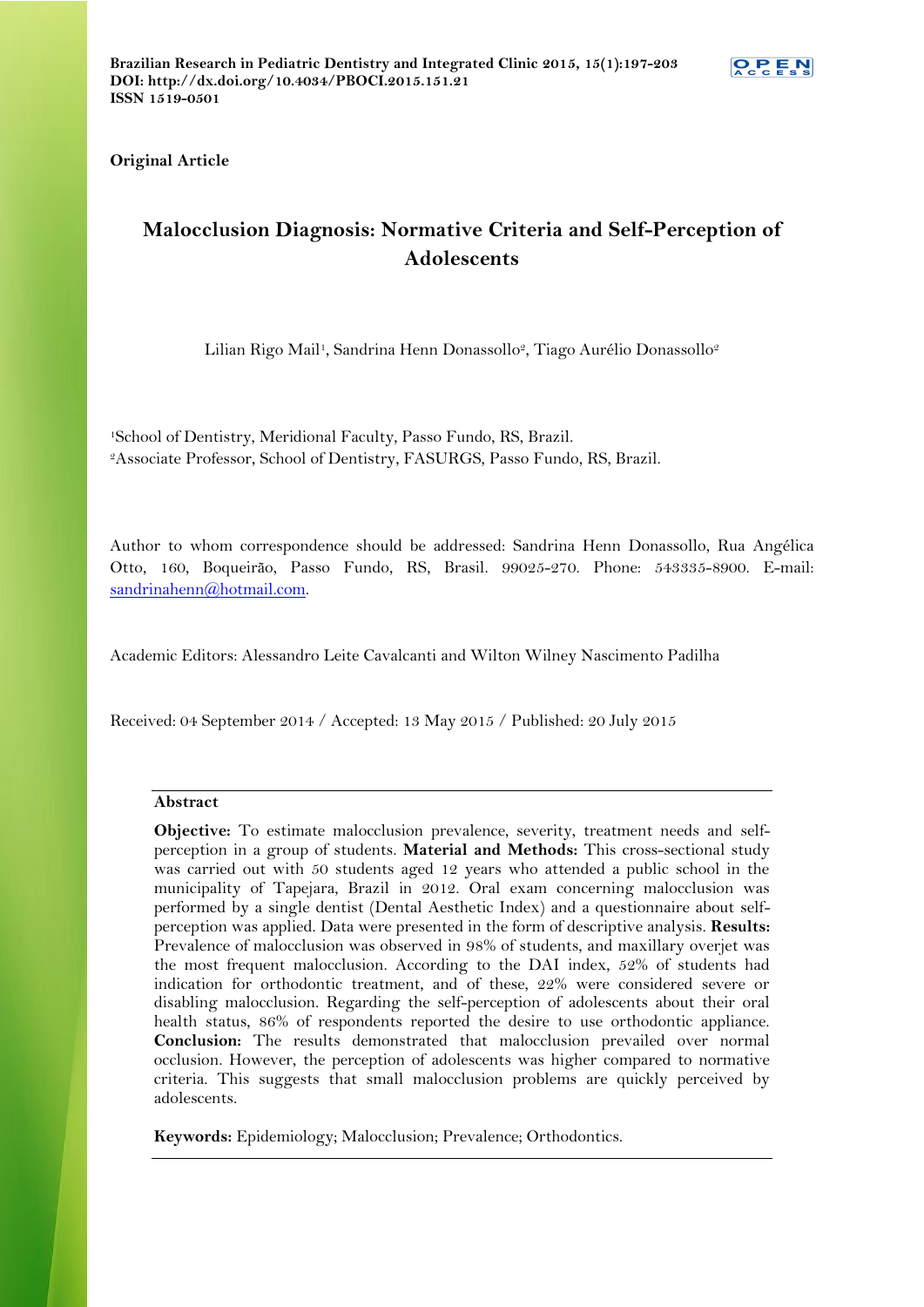### **Introduction**

Malocclusion is understood as a change in the growth and development of the craniofacial complex that affects the occlusion of teeth and therefore should be considered a public health problem due to the high prevalence and possibility to negatively effect on quality of life of patients, impairing social interaction and the psychological welfare of individuals  $\lceil 1 \rceil$ .

Studies have shown the high prevalence of malocclusion and need for orthodontic treatment in children and adolescents in different regions of Brazil  $\lceil 2-5 \rceil$ .

Numerous criteria are established in literature to assess the severity and the need for treatment related to malocclusion. The Dental Aesthetic Index (DAI) is an instrument recommended by the World Health Organization [6]. The DAI is a numeric index that evaluates the prevalence of malocclusion allowing an assessment of the social acceptance of appearance based on the individual's perception. The Dental Aesthetic Index has demonstrated validity and reliability in studies worldwide [7].

The indication of orthodontic treatment need is usually based on clinical criteria through technical professional decision; however, the impact that malocclusion can generate in the quality of life of affected individuals is often not taken into consideration. Factors such as self-perception, society, parents, spouses, among others, could influence in the decision and need for orthodontic treatment. Moreover, in some cases, the same criteria that do not assess the social impact in the disorder may overestimate the problems when compared to the self-perception of the individual involved [1].

This study aimed to estimate the prevalence of malocclusion, the severity and the need for treatment and self-perception in a group of adolescents.

#### **Material and Methods**

This cross-sectional study was carried out with 50 students aged 12 years who attended a public school in the municipality of Tapejara, Brazil in 2012. A letter of clarification and an informed consent form were sent to parents explaining the objectives of the project. Thus, 50 students were included (25% female and 25% male). Students were examined for the presence of malocclusion and answered a questionnaire about self perception and the reasons they wish to perform orthodontic treatment.

For clinical evaluation, the criteria established by the Dental Aesthetic Index (DAI) were used. Malocclusions verified were: incisal crowding, spacing in the anterior region, diastema, upper jaw misalignment, lower jaw misalignment, maxillary overjet, mandibular overjet and open bite.

Regarding malocclusion, patients were classified according to the severity as: no abnormality or mild abnormality, moderate, severe, very severe and disabling abnormality. Treatment need was classified as without or mild necessity, elective and highly desirable.

The survey was conducted by a single examiner previously trained and calibrated and the intra-examiner concordance rate was 0.9 (Kappa), demonstrating good degree of reproducibility to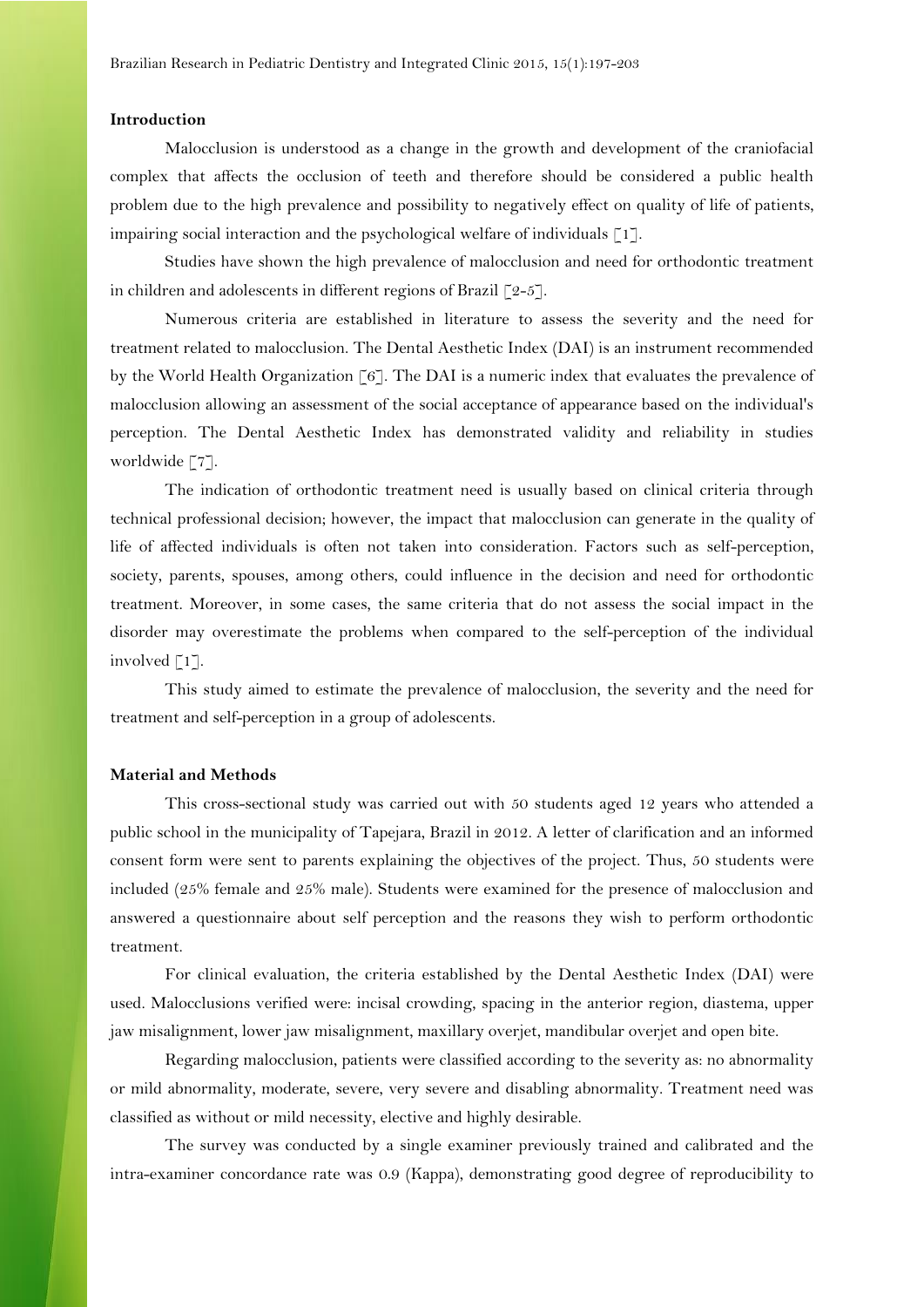ensure uniform and consistent interpretation of standardized criteria for data collection. Approximately 20% of children were re-examined in order to assess the intra-examiner error.

Students were examined in classrooms, sitting in front of the examiner, close the window for better use of ambient light. The test used dental mirror and periodontal probes (Community Periodontal Index CPI). A previously trained recorder held notes and applied questionnaires.

Data were statistically analyzed using the SPSS 18.0 for Windows software. Statistical analysis followed descriptive analysis of data.

# **Results**

Some type of malocclusion was observed in 98% of students, and maxillary overjet was the most prevalent malocclusion (Table 1).

| 1 J<br><b>Malocclusion Data</b> | n(50)          | % (100)        |
|---------------------------------|----------------|----------------|
| Incisal crowding                |                |                |
| No incisal crowding             | 16             | 32             |
| Crowding in one arch            | 21             | 42             |
| Crowding in both arches         | 13             | 26             |
| Spacing in anterior region      |                |                |
| No spacing                      | 32             | 64             |
| Spacing in one arch             | 14             | $\sqrt{28}$    |
| Spacing in both arches          | $\overline{4}$ | $\,8\,$        |
| <b>Diastema</b>                 |                |                |
| No                              | 36             | 72             |
| Yes                             | 14             | $\sqrt{28}$    |
| Anterior jaw misalignment       |                |                |
| No                              | 17             | 34             |
| Yes                             | 33             | 66             |
| Lower jaw misalignment          |                |                |
| No                              | 26             | 52             |
| Yes                             | 24             | 48             |
| Maxillary overjet               |                |                |
| N <sub>o</sub>                  | 1              | $\mathfrak{2}$ |
| Yes                             | 49             | 98             |
| Mandibular Overjet              |                |                |
| N <sub>o</sub>                  | 47             | 94             |
| Yes                             | $\mathfrak{B}$ | $\,6$          |
| Vertical open bite              |                |                |
| No                              | $\bf 48$       | 96             |
| Yes                             | $\mathcal Q$   | $\overline{4}$ |

**Table 1. Malocclusion of students aged 12 years from municipal schools in the**  municipality of Tapejara -  $RS$ , 2012 ( $n = 50$ ).

\* Malocclusion data suggested by the authors based on the DAI (Dental Aesthetic Index).

According to the DAI standard, 52% of individuals with some type of malocclusion had orthodontic treatment indication (Table 2). Of these, 22% had severe or disabling malocclusion.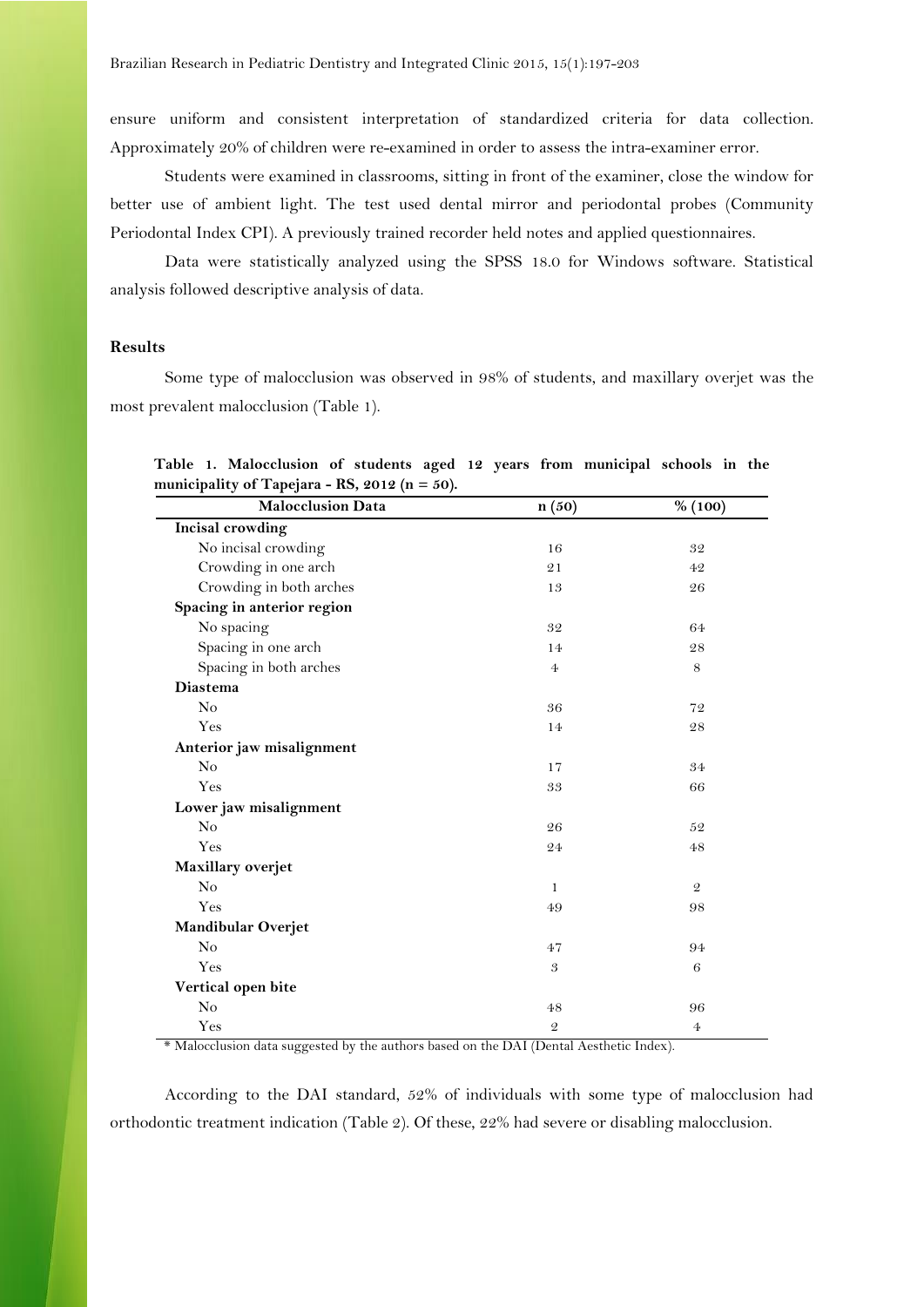| <b>Malocclusion severity</b>          | <b>Treatment indication</b>          | DAI standard | DAI value      |
|---------------------------------------|--------------------------------------|--------------|----------------|
|                                       |                                      | value        | obtained n (%) |
| No abnormality or mild abnormality    | No need or slight need for treatment | $\leq 25$    | 24(48%)        |
| Defined malocclusion                  | Elective                             | 26-30        | 9(18%)         |
| Severe malocclusion                   | Highly desirable                     | $31 - 35$    | $6(12\%)$      |
| Very severe or disabling malocclusion | Critical                             | $\geq 36$    | 11 $(22%)$     |

**Table 2. DAI standard related to malocclusion severity and treatment needs of students aged 12 years enrolled in municipal schools of Tapejara-RS - 2012 (n = 50).**

Regarding the self-perception of adolescents of their oral condition, when asked about the desire to use orthodontic appliance,  $86\%$  (n = 43) of respondents wanted to use it. The reasons why 43 participants would like to undergo orthodontic treatment are shown in Table 3.

**Table 3. Self-perception of malocclusion in students aged 12 years from municipal schools of Tapejara-RS - 2012 (n = 50).**

| <b>Initial Question</b>                                                                     |                | Response   |  |
|---------------------------------------------------------------------------------------------|----------------|------------|--|
|                                                                                             | n(50)          | $100\ (%)$ |  |
| Do you want orthodontic treatment?                                                          |                |            |  |
| No                                                                                          | 7              | 14         |  |
| Yes                                                                                         | 43             | 86         |  |
| Questions directed to those who want orthodontic treatment                                  | n(43)          | 100(%)     |  |
| Because I believe that orthodontic treatment can improve my life                            |                |            |  |
| No                                                                                          | $\mathfrak{D}$ | 4,7        |  |
| Yes                                                                                         | 41             | 95,3       |  |
| Because I think it is nice to wear braces                                                   |                |            |  |
| No                                                                                          | 15             | 34,9       |  |
| Yes                                                                                         | 28             | 65,1       |  |
| Because my friends wear braces                                                              |                |            |  |
| No                                                                                          | 36             | 83,7       |  |
| Yes                                                                                         | 7              | 16,3       |  |
| Because I think if I make orthodontic treatment, I will have an easier time<br>finding work |                |            |  |
| $\rm No$                                                                                    | 17             | 39,5       |  |
| Yes                                                                                         | 26             | 60,5       |  |
| Because it will be easier to find a boy/girlfriend                                          |                |            |  |
| No                                                                                          | 18             | 41,9       |  |
| Yes                                                                                         | 25             | 58,1       |  |
| Because I think I will be more respected by friends                                         |                |            |  |
| No                                                                                          | 28             | 65,1       |  |
| Yes                                                                                         | 15             | 34,9       |  |
| Because my parents think it is important                                                    |                |            |  |
| No                                                                                          | 8              | 18,6       |  |
| Yes                                                                                         | 35             | 81,4       |  |
| Because my parents have used braces                                                         |                |            |  |
| No                                                                                          | 35             | 81,4       |  |
| Yes                                                                                         | 8              | 18,6       |  |
| Because orthodontic treatment will improve my self-esteem                                   |                |            |  |
| No                                                                                          | 3              | 7          |  |
| Yes                                                                                         | 40             | 93         |  |
| Because I feel embarrassed to smile                                                         |                |            |  |
| No                                                                                          | 23             | 53,5       |  |
| Yes                                                                                         | 20             | 46,5       |  |
| Because I feel that I am discriminated due to the appearance of my teeth                    |                |            |  |
| N <sub>0</sub>                                                                              | 39             | 90,7       |  |
| Yes                                                                                         | 4              | 9,3        |  |
| Because I think braces is fashionable and wearing them is nice                              |                |            |  |
| No                                                                                          | 28             | 65,1       |  |
| Yes                                                                                         | 15             | 34,9       |  |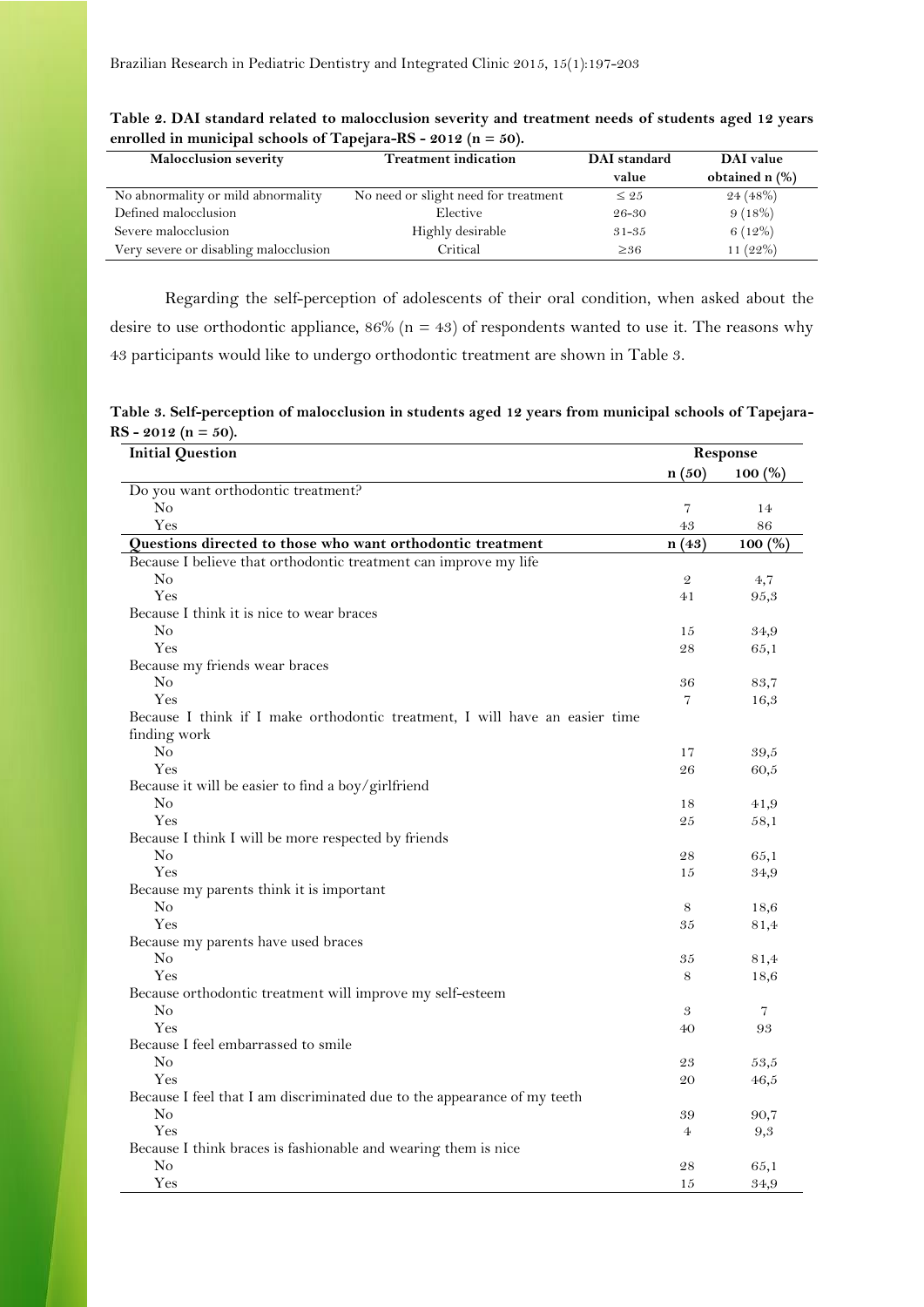### **Discussion**

The Dental Aesthetic Index (DAI) is a numeric index that evaluates the prevalence of malocclusion, allowing the assessment of social acceptance of appearance based on the individual's self-perception. The Dental Aesthetic Index has demonstrated validity and reliability in studies worldwide [7].

However, DAI should not be the only determining factor to define the treatment need of the individual, as the existence of discrepancy between the normative needs of treatment and the perception of individuals with regard to malocclusion has been demonstrated in this and other studies [1,8]. Not only normative needs for the indication of treatment need but also the patient's opinion should be taken into account. The demand for orthodontic treatment in Western society is a cultural phenomenon partially mediated by payment capacity and the decision for intervention cannot ignore the cultural and social significance of the dental-facial aspect [1].

Although DAI is a well-established evaluation tool, this study has limitations due to its cross-sectional design, since there is a difficulty in these studies to establish a relationship based on a cross section of time. Longitudinal studies allow a better understanding between presence of malocclusion and triggering factors in order to plan actions that might as well treat and prevent the onset of the disease, since the determining factors of malocclusion are well known in literature [9].

The high prevalence of malocclusion demonstrated in this study is also well-established in literature among adolescents. In a study carried out with 237 schoolchildren from the city of Santo Expedito do Sul, RS, the results showed a prevalence of malocclusion of 63.8% [10]. In another study involving 274 adolescents aged 12-17 years in Nigeria, the DAI index showed that 8% of the sample presented disabling malocclusions [11]. In addition, in children with primary dentition, the prevalence was high, as in a study carried out in a municipality of Minas Gerais with 499 preschoolers, which resulted in a prevalence of malocclusion of 28.4%, and posterior cross bite was the most frequent  $(20.4\%)$  (12).

The most important factor to be discussed, however, is the perception of adolescents on these changes and their impact on daily activities and also the orthodontic treatment need. In this study, the prevalence of malocclusions requiring treatment was 52%. However, when students were asked about their assessment regarding the treatment need, 86% said they wanted to carry out the treatment, and only 52% had actual need according to the DAI criteria. This data corroborate another study in literature, in which 87.7% of students reported the desire to receive orthodontic treatment [8]. In this study, the difference between prevalence of some type of malocclusion and the desire to use braces was also demonstrated  $\lceil 6 \rceil$ . This suggests the existence of a discrepancy between normative criteria for determining malocclusions and the individual's self-perception. The perceived need for treatment by adolescents is associated with previous occlusal problems usually related to aesthetics and with dissatisfaction with appearance.

In another study, a difference of perception between patients and orthodontists was observed, and the level of agreement between them was considered satisfactory. Unlike this study,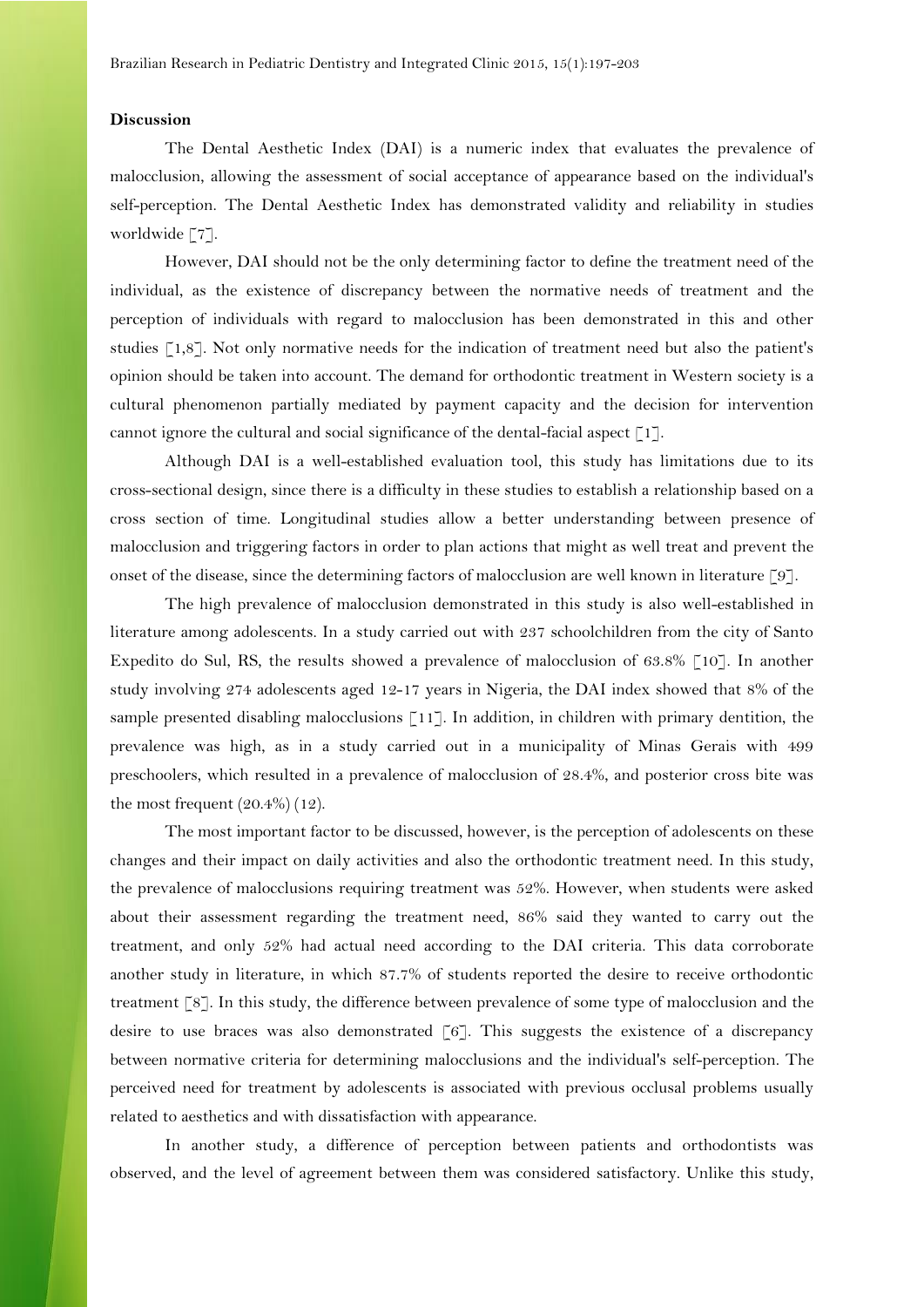which showed a sharp perception to mild problems, the authors are concerned about the inability of patients to understand the clinical severity of their dental conditions [13].

According to DAI, the results demonstrated that 48% of students had no abnormalities or mild malocclusions, for which there would be no need or slight need for orthodontic treatment. However, when questioned, most students (86%) wanted to perform orthodontic treatment and believed that using braces could improve their lives (95.3%) or because using braces is fashionable (65.1%), or they would have an easier time finding work (60.5%) and boyfriend / girlfriend (58.1%). A significant portion of the sample would use braces because parents think it is important (81.4%). This perception may be due to the influence of "fads" or because of the use of braces is associated with "status" [8]. Therefore, it may be suggested that only normative clinical criteria are not sufficient to determine the actual need for treatment indication, suggesting that psychosocial factors should be incorporated into clinical criteria when deciding to perform orthodontic treatment.

On the other hand, the use of clinical criteria for defining orthodontic problems can overestimate orthodontic treatment needs. There are degrees of technically defined occlusal problems that are acceptable to the population and should be considered in the decision of orthodontic treatment indication and vice versa. Subjective measures should be incorporated into clinical criteria currently used [1].

The presence of malocclusion can have an impact on the quality of life of children and adolescents and also their families. Dissatisfaction with appearance, dentist's recommendation, interests and concerns of parents and influence of people who use braces are among the main motivating factors of those seeking treatment reported in literature  $\lceil 12,14 \rceil$ .

# **Conclusion**

The presence of malocclusion prevailed over normal occlusion, and maxillary overjet was the most prevalent malocclusion. However, the perception of adolescents was higher compared to normative criteria, which suggests that small occlusal problems are quickly perceived by adolescents.

#### **References**

1. Danaei SM, Salehi P. Association between normative and self-perceived orthodontic treatment need among 12- to 15-year-old students in Shiraz, Iran Eur J Orthod 2010; 32(5):530-4.

2. Miotto MHMB, Cavalcante WS, Godoy LM, Campos DMKS, Barcellos LA. Anterior open bite prevalence associated with oral habits in 3-5 year old children from Vitoria, ES. Rev CEFAC 2014; 16(4):1303-10.

3. Morais SPT, Mota ELA, Amorim LDAF. Fatores associados a incidência de maloclusão na denticão decidua em criancas de uma coorte hospitalar publica do nordeste brasileiro. Rev Bras Saude Matern Infant 2014; 14(4):371-82.

4. Vellappally S, Gardens SJ, Al Kheraif AA, Krishna M, Babu S, Hashem M, Jacob V, Anil S. The prevalence of malocclusion and its association with dental caries among 12-18-year-old disabled adolescents. BMC Oral Health 2014; 14(1):1-7.

5. Werneck EC, Mattos FS, Silva MG, Prado RF, Carvalho GL, Araújo AM. Prevalencia das maloclusões em criancas pre-escolares no município de Lavrinhas, SP. Colloquium Vitae 2011; 3(2):27-33.

6. Cons NC, Jenny J, Kohout FJ. DAI: The dental aesthetic index. lowa City: lowa College of Dentistry – University of lowa, 1986.